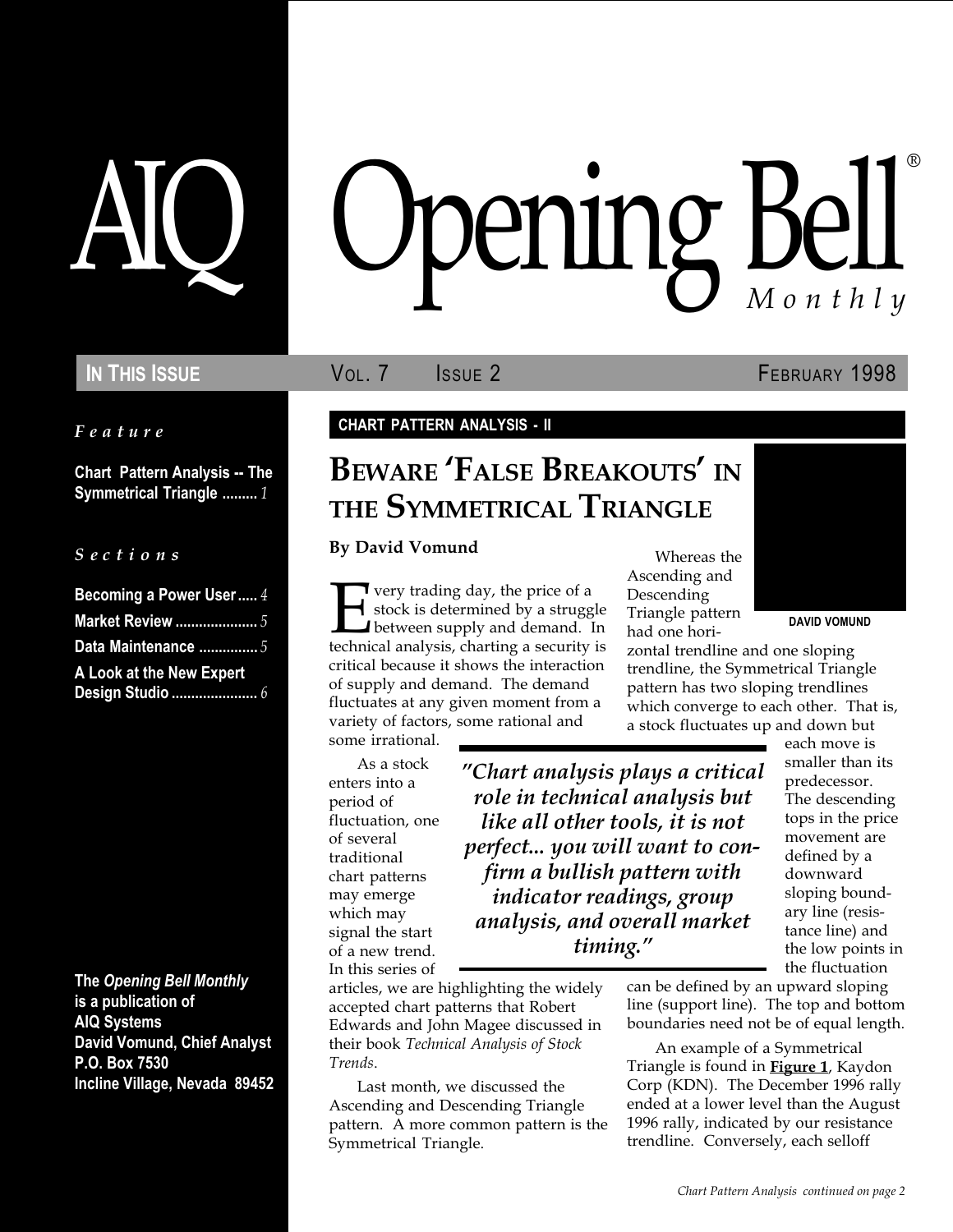## AIQ Opening Bell

#### CHART PATTERN ANALYSIS - II continued ...

May 1997 was less than the previous selloff. Our support trendline is drawn. A trendline must connect a minimum of two price points. We can place more confidence in the support trendline since it connects three price points.

With the Symmetrical Triangle pattern, there is seldom a clue given on the chart which tells which direction will eventually be broken. Sometimes you can get a clue by examining the activity of other stocks in the same industry group or by looking at the Money Flow and On Balance Volume indicators to see if they are stronger or weaker than the stock.

Another example of a Symmetrical Triangle is found in Figure 2, Alaska Airlines (ALK). This is a very strong pattern because

AIQ Charts - [ALK 11/07/97 (4 - 92)]

 $\mathbf{|D}_{\mathcal{J}|}|\mathbf{u}^{\mu}|\mathbf{0}^{\dagger}|\mathbf{0}|\mathbf{0}^{\dagger}$ 

ALASKA AIR GROUP INC COM (Weekly)

Explore TagList Window Help

l+it-

图

 $|{\rm ER}|$ 10

H

 $View$  Draw</u>

**Chart** 

|童

4



Figure 2

 $|\vec{r}|$ 

 $\overline{\mathsf{x}}$ 

each trendline connects three price points instead of the minimum of two price points (see arrows). ALK

GRP-PWR

finally broke above the pattern in early 1997.

> We have used weekly charts for our two examples but this analysis works with daily charts as well. Weekly charts give a long term outlook for the stocks whereas daily charts are better suited for short term traders. The longer the time period used in forming the pattern, the longer the resulting move. In the case of Alaska Airlines, this chart was used as an example of a Symmetrical Triangle at our March 1997 seminar in Dallas. A year later, the stock has yet to experience a 15% correction.

Chart analysis plays a critical role in technical analysis but like all other tools, it is not perfect. Unfortunately the term



M A MJ  $ER$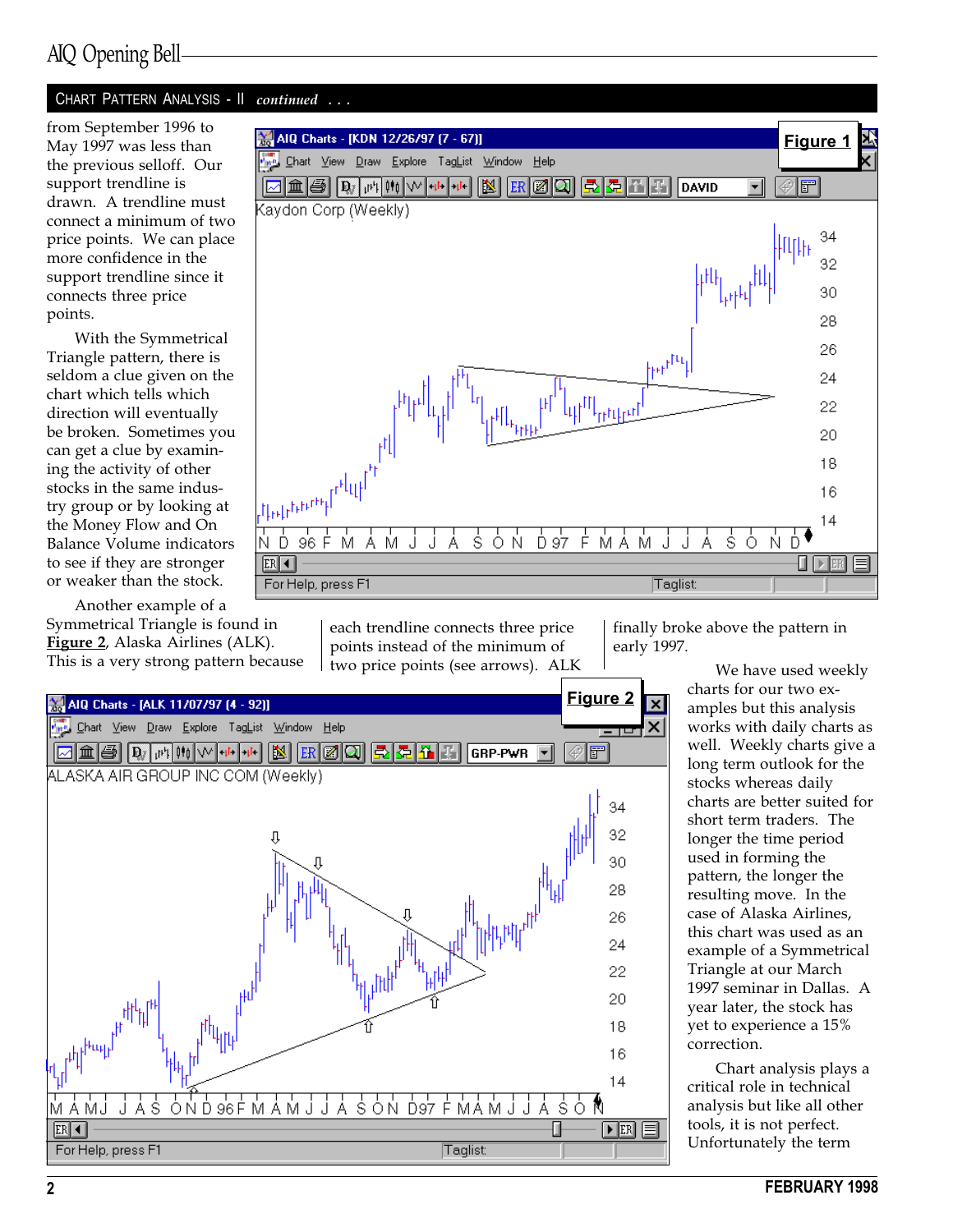#### CHART PATTERN ANALYSIS - Il continued ...

"false breakout" is widely used in pattern analysis. The worst case scenario for a Symmetrical Triangle pattern is found in **Figure** 3, Muelleer Industries (MLI). Here the stock broke above a nice Symmetrical Triangle pattern in early 1997 only to change direction shortly after the bullish formation was formed. This was a false breakout and the picture quickly turned bearish when the stock fell below both trendlines. Just as shorts were established, MLI began to rally again. Stops are critical.

According to Edwards and Magee, a large num-Ń ber of false breakouts occur when prices have worked their way well out into the apex of the triangle. In **Figure 4** we see the Russell 2000 forming a Symmetrical Triangle in the month of November. Prices went right to the end of the formation before breaking above the pattern. This became a shakeout and prices fell.



Price patterns are a helpful ingredient to stock selection but you will want to confirm a bullish pattern with indicator readings, group analysis, and overall market timing. This lowers the odds of the false



breakout.

Next month: the Rectangle pattern and pattern recognition using Point & Figure analysis.  $\blacksquare$ 

#### Fix for TradingExpert Reports Error

Some of you may have experienced a problem with invalid page faults in module VBA232.DLL when attempting to generate reports in both v4.0 and v4.1 of TradingExpert. The error has been identified and a fix is available from AIQ's web site. Go to the AIQ web site at www.aiq.com. Click on the link to Technical Support. Next click on the link to TradingExpert v4.1 for Expert Design Studio. Then click on the link to receive invalid page fault in module VBA232.DLL error when attempting to generate reports. Follow instructions to download the fix. If you have returned v4.0 or v4.1 because of this error, please contact your sales person for availability of this new version.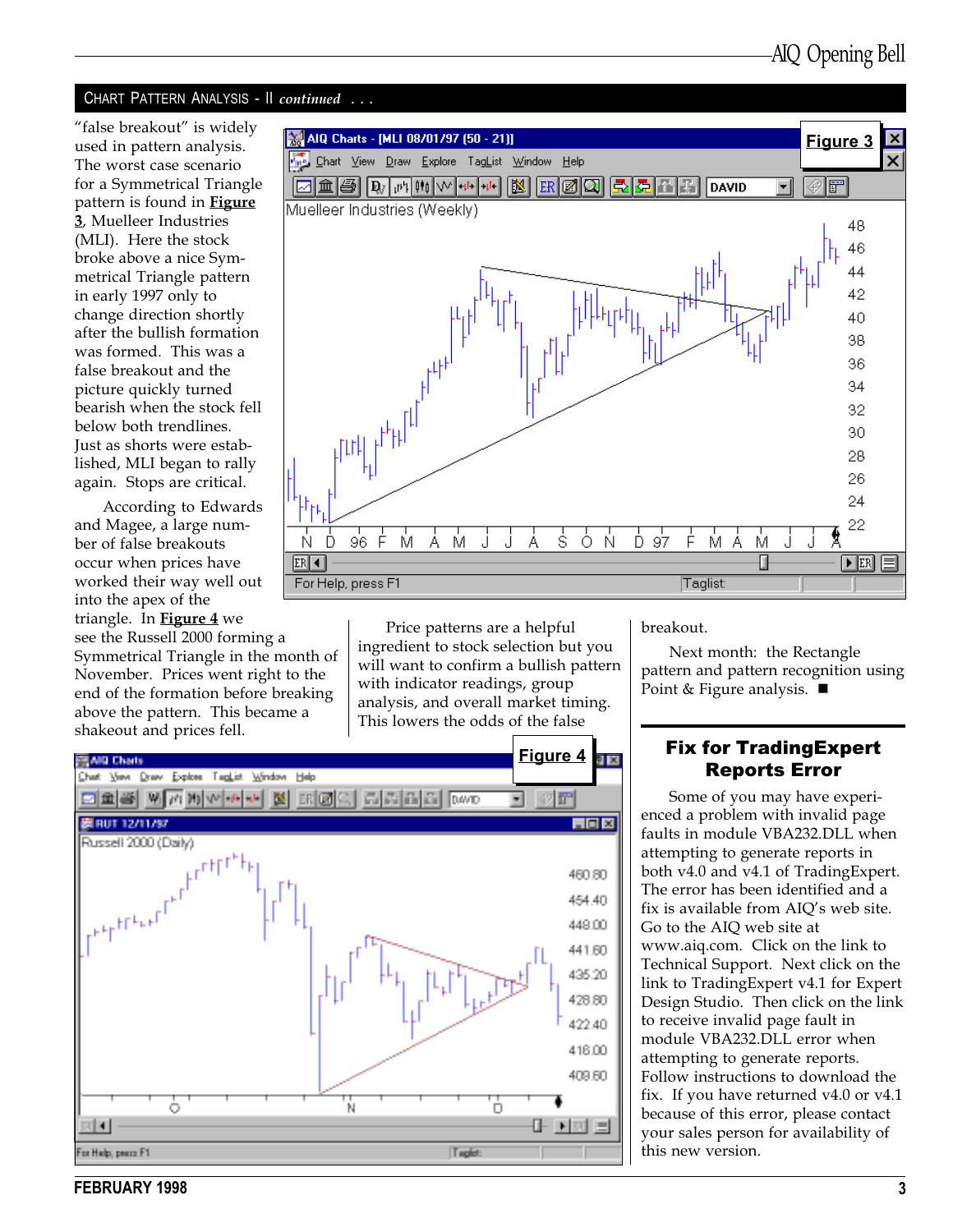### TRADING TECHNIQUES

## THREE STEPS TO BECOMING AN AIQ POWER USER

#### By David Vomund

There are thousands of traders<br>who use AIQ TradingExpert<br>software. A small percentage<br>of those are what we consider "AIQ who use AIQ TradingExpert software. A small percentage of those are what we consider "AIQ power users.

What separates an AIQ power user from other individuals who use the software? This is a question that we've had to consider when choosing users for Opening Bell articles since we try to only interview the most proficient users.

Is an AIQ power user someone who uses and understands most elements of the program, or is it someone who derives most of his/ her yearly income from using AIQ TradingExpert? And then, maybe it's someone who can solve a problem without relying on our technical support staff!

After considering all the individuals who have been interviewed for Opening Bell articles, there are three characteristics that fit all of them.

## PLEASE SEND CORRESPONDENCE TO:

Opening Bell Monthly G.R. Barbor, Editor P.O. Box 7530 Incline Village, NV 89452

AIQ Opening Bell Monthly does not intend to make trading recommendations, nor do we publish, keep or claim any track records. It is designed as a serious tool to aid investors in their trading decisions through the use of AIQ software and an increased familiarity with technical indicators and trading strategies. AIQ reserves the right to use or edit submissions.

For subscription information, phone 1-800-332-2999 or 1-702-831-2999. © 1992-1998, AIQ Systems

1. They tried many aspects of the software and over time have developed their own styles of analysis, or trading processes.

2. They have the emotional discipline to follow the investment process they have developed.

3. They add some form of interpretation that cannot be computerized.

#### Developing a Trading Process

The AIQ TradingExpert package is a large piece of software. Not everyone is going to use all of the package. If everyone did, he/she

" $AIO$  power users don't wear their emotions on their sleeves. They follow their strategies without wavering.

would never have the time to actually place a trade!

Power users probably use less than half of what is available, but the parts they use they know well. Determining which parts of the program to use and deciding on a style of analysis is a time consuming process. All power users have gone through this process. It is not easy and it typically involves paper trading and backtesting.

A trading process is as individualized as a person's fingerprint. At seminars and in this newsletter, we find many different types of analysis. Some people use a top-down approach to investing. Others use a bottom-up approach. It is not that one style is better. What works for one person may not work for another person.

I frequently use weekly charts and have loose stops. This would drive many AIQ users crazy if they adopted the same technique in their analysis. Along the same line, I'd do poorly if I tried to follow an active short-term trading technique.

We show different investing styles so that you can take pieces from each strategy, test them, and then develop your own strategy. This takes time and it's not fun, but it is necessary.

How do you know when you've completed this process? By the time you've moved from backtesting and paper trading to using real money, you will begin to gain confidence in the methodology. You have completed the strategy development process when you can answer yes to both of the following

1) Do you ride out the rough periods without thinking that your approach should be changed?

2) Do you feel confident that years from now you'll be investing in the same manner with only small modifications?

A frequent comment I receive at our seminars is that a lot of what I talk about is along the same lines as in years past. Darn right! I wouldn't trust anyone who has a new approach every year.

#### Emotional Discipline

A trading strategy is worthless if you don't have the emotional makeup to follow it. If decisions are made outside of the strategy, then emotions are creeping in. Discipline is the key.

AIQ power users don't wear their emotions on their sleeves. They follow their strategies without wavering.

#### The Human Factor

The AIQ software system does a lot of things but there are some things that can't be computerized. Reading a chart is one of them. You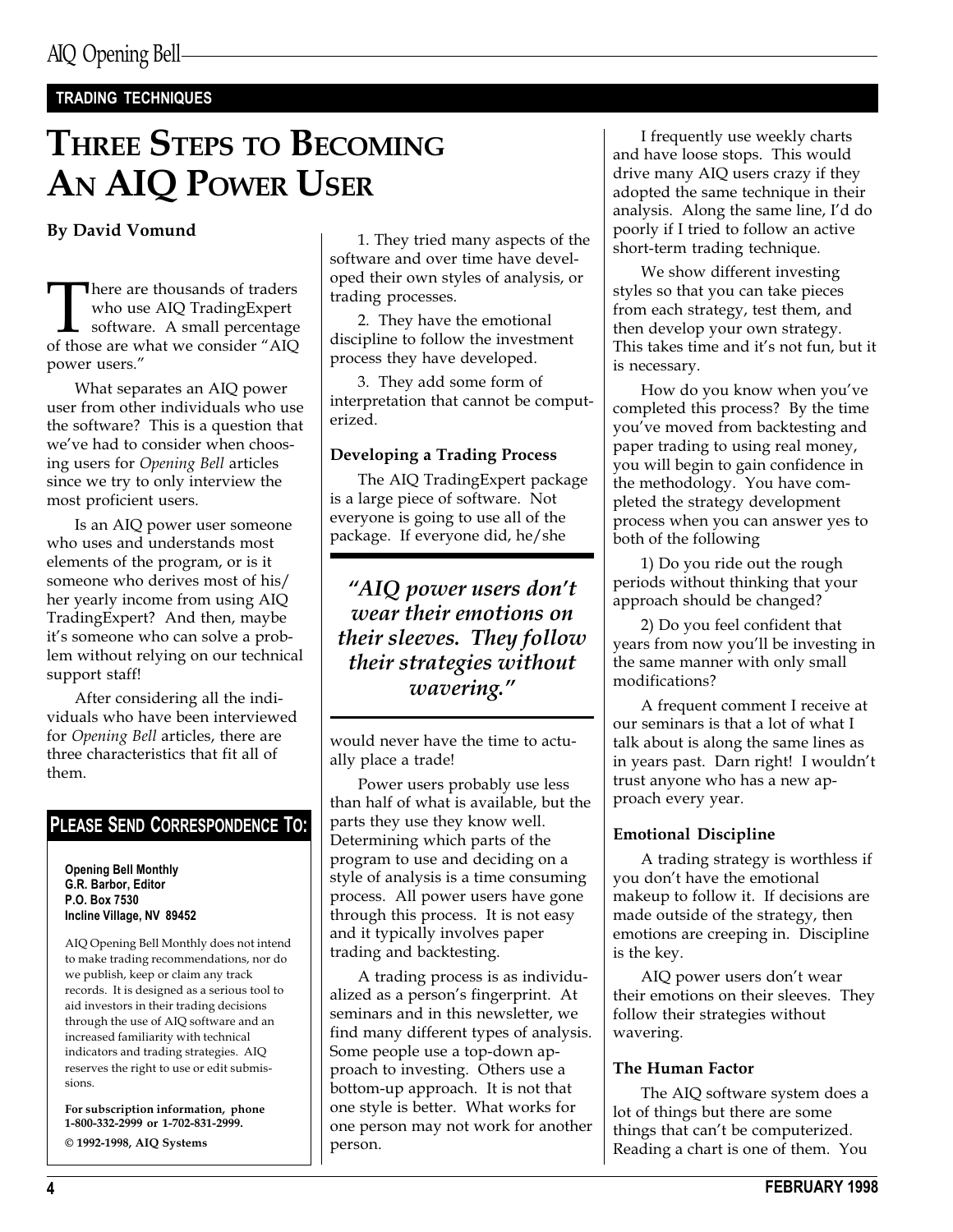#### TRADING TECHNIQUES continued . . .

can do well with a mechanical trading system or a custom Expert Design Studio screening (see page 6) but in the end, power users will want to look at the chart. After all, when you call your broker you aren't buying the Money Flow indicator you are buying the stock.

Power users will agree that they've become so good at looking at charts that very often they know what the indicators look like without even charting them. They will look

at the chart to determine if the security is near a support trendline or a resistance trendline. They will see if a bullish or bearish pattern is developing.

This type of analysis can't be computerized so the better you are at reading charts, the more you'll add to the system. In the age of fast computers and powerful software, people are losing the ability to read a chart. Interpreting a chart gets you active in the analysis rather than

passively waiting for the computer to tell you which stock to buy.

Power-users actively participate in the decision process. They draw trendlines so they can see patterns develop. They look at whether the stock has recently closed near its high or low point. You can see a lot by looking.

Try to emulate these characteristics of power users, and become a power user yourself.  $\blacksquare$ 

The market entered the new year<br>on a buy signal which was<br>maxistaned near the and of December registered near the end of December. This signal didn't last long. A 96 sell signal was registered on January 8. The Phase indicator confirmed the sell signal on that same day.

The timing couldn't be better as the Dow fell 220 points the next day. This was a short-lived signal; a 97 buy came on January 12 and was confirmed by the Phase indicator on

#### MARKET REVIEW

January 14. This looked to be a better signal than most of those registered in the past because the percentage of stocks giving both confirmed and unconfirmed AIQ buy signals was over 80%. A continuation buy signal was registered on January 28.

It is important that Martin Luther King's Birthday (a market holiday for the first time this year) is designated as a holiday in your holiday file. To be sure, go to Data

Manager in the current version of TradingExpert. Select Manager from the menu bar, then Properties, and highlight the holiday file. (If you do not have the current version, select Modify Holidays from the Manager menu.) Type in 01/19/98 for Martin Luther King's Birthday in one of the empty fields, if it is not already there. Most users will have this date listed, but you should check.  $\blacksquare$ 

#### STOCK DATA MAINTENANCE

#### The following table shows past and future stock splits and large dividends:

| <b>Stock</b>           |             |     | Ticker Split/Div. Approx. Date | <b>Stock</b>        |             |     | Ticker Split/Div. Approx. Date |
|------------------------|-------------|-----|--------------------------------|---------------------|-------------|-----|--------------------------------|
| Superior TeleComm Inc. | SUT         | 5:4 | 02/03/98                       | Patterson Dental    | <b>PDCO</b> | 3:2 | 02/18/98                       |
| MTS Systems            | <b>MTSC</b> | 2:1 | 02/03/98                       | Buckeye Tech.       | BKI         | 2:1 | 02/18/98                       |
| Rite Aid               | RAD         | 2:1 | 02/04/98                       | Nipsco Inds         | NI          | 2:1 | 02/23/98                       |
| Graco Inc.             | GGG         | 3:2 | 02/05/98                       | Nobility Homes      | <b>NOBH</b> | 3:2 | 02/23/98                       |
| <b>CKE</b> Restaurants | <b>CKR</b>  | 10% | 02/05/98                       | Microsoft Corp.     | <b>MSFT</b> | 2:1 | 02/23/98                       |
| Craig Corp             | <b>CRG</b>  | 2:1 | 02/09/98                       | Citrix Sys.         | <b>CTXS</b> | 3:2 | 02/23/98                       |
| Applied Power 'A'      | <b>APW</b>  | 2:1 | 02/09/98                       | AAR Corp.           | AIR         | 3:2 | 02/24/98                       |
| Medical Assur.         | MAI         | 5%  | 02/09/98                       | Quest Comm Int'l    | <b>QWST</b> | 2:1 | 02/25/98                       |
| SLH Corp               | <b>SLHO</b> | 2:1 | 02/10/98                       | Westamerica Bancorp | WABC        | 3:1 | 02/26/98                       |
| Casey Gen. Stores      | CASY        | 2:1 | 02/10/98                       |                     |             |     |                                |

#### Trading Suspended:

Reading & Bates (RB), Zytec Corp. (ZTEC), General Host (GH), Barnett Banks (BBI), Boston Technology (BSN), Computervision Corp. (CVN), Hudson Foods (HFI), MacFrugal's Bargains (MFI), Venture Stores (VEN)

#### Name/Ticker Changes:

CPC Int'l (CPC) to Best Foods (BFO), Tucson Elect Power (TEP) to UniSource Energy Corp. (UNS), CheckFree Corp. (CKFR) to Checkfree Holdings Corp. (CKFR), Alltrista Corp. (JARS) to Alltrista Corp. (ALC), Starwood Lodging Trust (HOT) to Starwood Hotels & Resorts Trust (HOT) Columbia Gas Sys. (CG) to Columbia Energy Group (CG)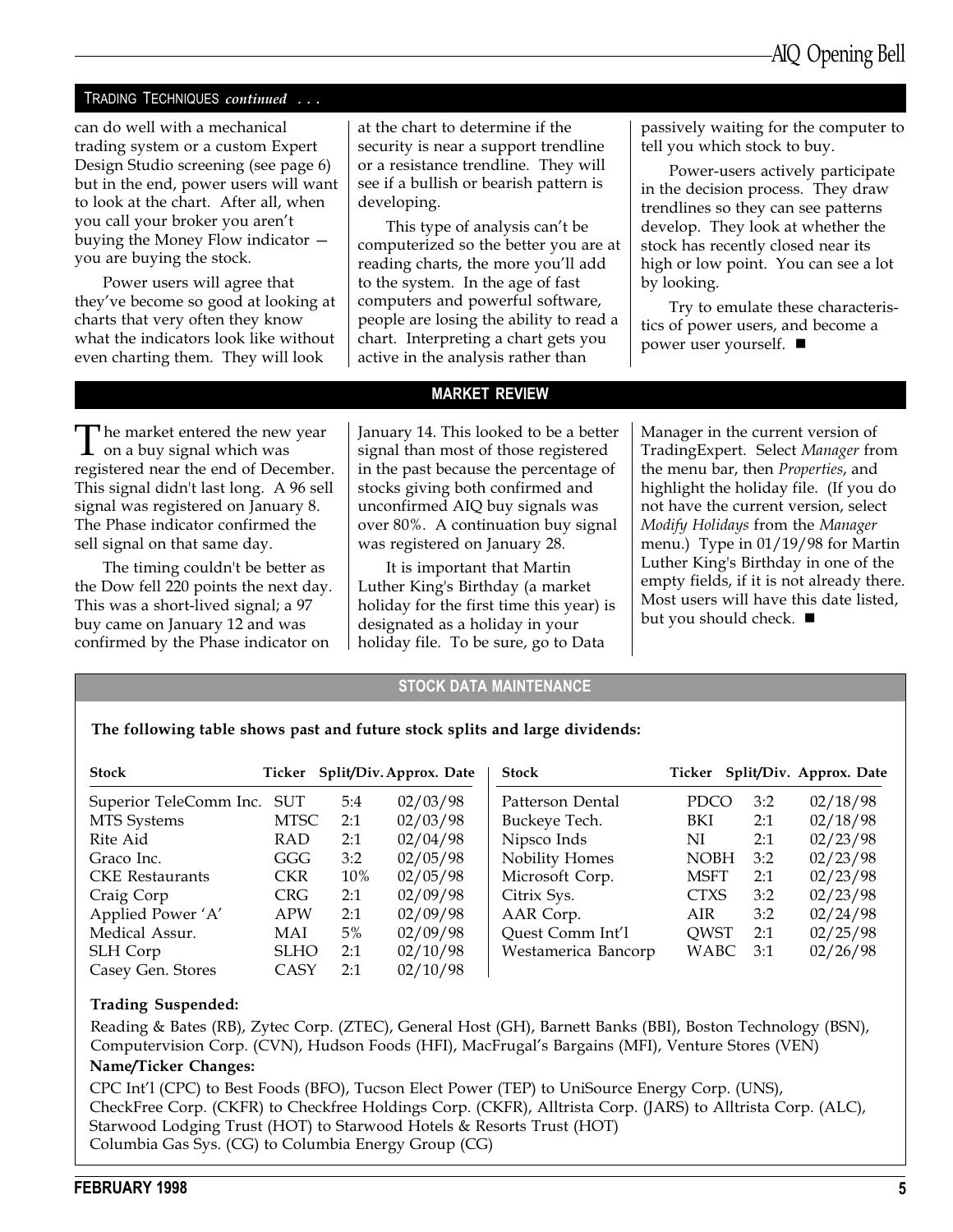### EDS ANALYSIS

# A FIRST LOOK AT EXPERT DESIGN STUDIO AIQ'S SCREENING/BACKTESTING SYSTEM

Wen we introduced the<br>Weyl windows version of<br>was to open up the system to users, windows version of TradingExpert, our goal enabling them to use the program in a manner that best suited their needs. Rather than telling traders what they should be doing, we wanted to offer traders a system where they could tell the program what they want to do. This is what our newly released Expert Design Studio (EDS) is all about.

EDS allows users to create their own screening reports and then backtest the effectiveness of the created reports. Users can now create their own trading systems. In this article, we'll look at the process that one typically takes in creating an effective screening technique.

Before reporting the results of our testing, we'll first give the general criteria used for all of the individual screenings. All of the screenings reported in this article are

| Webm.EDS - Expert Design Studie                     |                               |                          |                  |                  | Table 1 <b>FE</b> |  |
|-----------------------------------------------------|-------------------------------|--------------------------|------------------|------------------|-------------------|--|
| <b>Ele Lest Mey Help</b>                            |                               |                          |                  |                  |                   |  |
| $\Box$ x døhærs i i e eer<br>Summary.<br>Pazikaru I |                               |                          |                  |                  |                   |  |
| OBM                                                 |                               |                          |                  |                  |                   |  |
| Start text date:<br>Find built chairs:              | 01/05/95<br>01/23/98          |                          |                  |                  |                   |  |
|                                                     |                               | <b>Manager</b>           | Longer.          | <b>New treat</b> |                   |  |
| Number of backet in text.                           | 4650                          | 3504                     | 1140             | 6                |                   |  |
| Avenuen dass zer trade:                             | 29                            | 28                       | -91              | $\beta$          |                   |  |
| Maximum Profit/Long.                                |                               | 45.15%                   | E3.28(%)         |                  |                   |  |
| Avenuan Danadover.<br>Avenues Profi/Lease           | <b>14, BBI &amp;</b><br>1,88% | 12.83(%)<br><b>B.11%</b> | 11.21%<br>11.148 |                  |                   |  |
| Avenues ZALL Profit/Long-                           | 2.27%                         | 319%                     | 10.541%          |                  |                   |  |
| Probability                                         |                               | 75.95%                   | 24,52%           |                  |                   |  |
| Avenuen Armsell ROE<br>Annual ZALL Bus NHold):      | 16:30%<br>29.98%              | 53.81%                   | 190, 341%        |                  |                   |  |
| <b>Baseard/Fink Bation</b>                          | 1.69                          |                          |                  |                  |                   |  |
|                                                     |                               |                          |                  |                  |                   |  |
|                                                     |                               |                          |                  |                  |                   |  |
| For Help, peace F1                                  |                               |                          |                  |                  | <b>NUM</b>        |  |

based on a database of the current S&P 500 stocks with a minimum price of \$15. Our criteria of "when to sell" was the same in all the tests: we told the system to protect 90% of capital and then protect 90% of our profit above 5%.

We began our test by analyzing the effect that a stock's trend has on indicator performance. We tested the MACD buy signals on both uptrending and downtrending stocks. To produce a list of uptrending stocks, we created a rule that only picks stocks that were above their 50-day and 200-day moving averages. To produce a list of downtrending stocks, we created a rule that only picks stocks that were below both their 50-day and 200-day moving averages.

Table 1 shows the results of looking at MACD buy signals on uptrending stocks. A MACD buy signal is when the Phase Line (fast line) rises above the Signal Line (slow line). Only stocks that were above their 50-day and 200-day moving averages were examined.

We see that from January 5, 1995

| <b>PV ebm EDS - Export Design Studio</b>                                                          |                                |                                              |                                |           | Table 2 圖圖 |  |
|---------------------------------------------------------------------------------------------------|--------------------------------|----------------------------------------------|--------------------------------|-----------|------------|--|
| Ein Lut Yow Help                                                                                  |                                |                                              |                                |           |            |  |
| K 미여미족에서 ! 이 피피에                                                                                  |                                |                                              |                                |           |            |  |
| Summey Pacificns                                                                                  |                                |                                              |                                |           |            |  |
| OBM                                                                                               |                                |                                              |                                |           |            |  |
| Start text date:<br>End test date:                                                                | 01/05/95<br>01/22/98           |                                              |                                |           |            |  |
|                                                                                                   |                                | <b>Manager</b>                               | i poeta                        | Man trust |            |  |
| Number of tradective text.<br>Avenuan dass per trade:                                             | 1678<br>22                     | 1322<br>22                                   | 354<br>24                      | -2<br>26  |            |  |
| Maximum Profit/Long.<br>Avenuge Desvedover:<br>Avenues Profivilizate<br>Avenuge ZALL Profit/Loan: | - 14.25(%)<br>2.84%<br>- 2.40% | 34,90%<br>12.37(%)<br><b>B.63%</b><br>-3.27% | 124,2412<br>11.28体<br>10.84 to |           |            |  |
| Probability<br>Avenuge Armuel FIBI:<br>Annual ZALL IBus & Hold):                                  | - 別職知<br>29.96%                | 78,78%<br>74,73%                             | 21.10%<br>1116.471%            |           |            |  |
| ResearchFirst Ration                                                                              | 2.20                           |                                              |                                |           |            |  |
| For Help, peace F1                                                                                |                                |                                              |                                |           | <b>NUM</b> |  |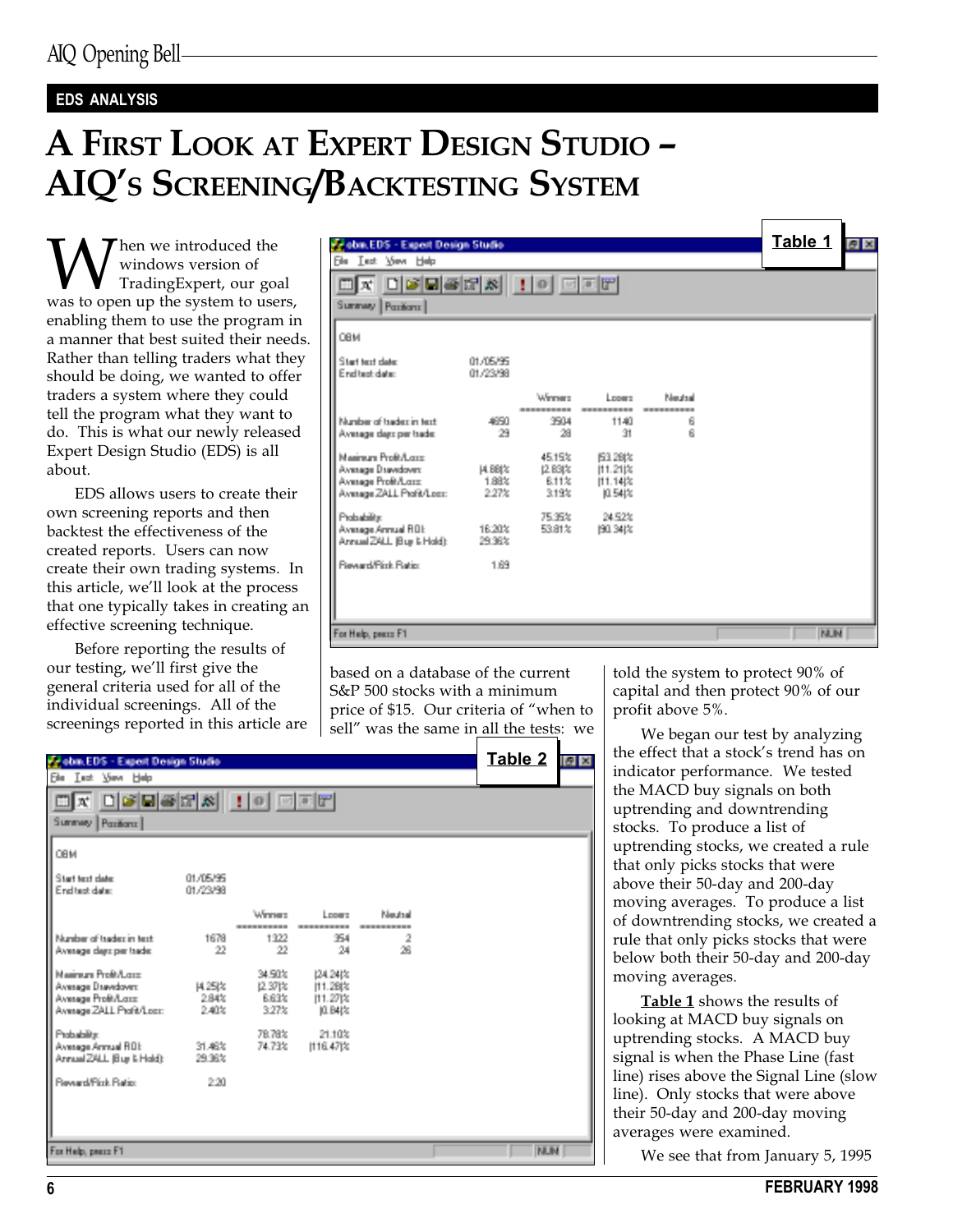#### EDS ANALYSIS continued . . .

to January 23, 1998, there were 4650 occasions when an S&P 500 stock gave a MACD buy signal at the same time that it was above both its 50-day moving average and 200-day moving average. The average trade lasted 29 days and had a 1.88% profit.

This sounds very profitable but the strategy actually underperformed the market. If we purchased the market (as represented by the ZALL, the index of S&P 500 stocks), we would have made 2.27% per trade. Our stocks made money but they underperformed the market.

Our next test was the same as in Table 1 but the stocks had to be below their 50-day and 200-day moving averages. The results found in **Table 2** are much more impressive. In testing the MACD crossover on downtrending stocks, we have an average gain per trade of 2.84% with an average holding period of 22 days.

The MACD crossover works better for stocks in a downtrend than it does for stocks in an uptrend. The return per trade is not only higher, but the average holding period is lower.

| <b>Prebin EDS - Expert Design Studio</b><br>Ein Lut Yow Help<br>OX DØBØR HO ØFF<br>Summay Pacificns |                 |                   |                                            |                               | 1 E<br>Table 3 |
|-----------------------------------------------------------------------------------------------------|-----------------|-------------------|--------------------------------------------|-------------------------------|----------------|
| OBM<br>Start text date:                                                                             | 01/05/95        |                   |                                            |                               |                |
| End test date:                                                                                      | 01/22/98        | <b>Subsequent</b> | Lowers.                                    | <b>District</b>               |                |
| Number of traders in text:<br>Avenuen dass per trade:                                               | 418<br>201      | 331<br>-19        | 87<br>21.                                  | -----------<br>0.<br>$\Omega$ |                |
| Manimum Profit/Long.<br>Avenuge Desvedover:<br>Avenuan Profivilizate<br>Avenuge ZALL Profit/Loan:   | 全部为<br>2.07%    | 23.81%            | 124,241%<br>6.58% 11.04%<br>2.91% 11.14(%) |                               |                |
| Probability:<br>Average Armual ROE<br>Annual ZALL Bus NHoldt                                        | - 第二次<br>29.96% | 79.19%            | 20.81%<br>B4.27% H26.56t%                  |                               |                |
| <b>Passwort/Pink Pasting</b>                                                                        | $-2.27$         |                   |                                            |                               |                |
| For Help, peace F1                                                                                  |                 |                   |                                            |                               | <b>NUM</b>     |

With the promising results of MACD crossovers on downtrending stocks, we'll add more variables to the model used in Table 2 to see if we can improve performance. The next test adds a Stochastic buy signal to the equation. A Stochastic buy signal occurs when the indicator moves from below 20 to above 20. For our

model, a stock was purchased when a stock gives both a MACD buy signal and a Stochastic buy signal at the same time that it is above both its 50-day and 200-day moving average.

The results of this test are found in **Table 3**. By adding the Stochastic screening, the number of trades is greatly reduced from 1678 to 418. The average trade is slightly more profitable with about the same holding period. We now have a 2.91% return per trade with a 20 day holding period. This compares to a 2.07% return if we traded the market instead of the individual stocks.

Next, we'll add the CCI indicator to the analysis. This indicator can be used in a variety of ways. Some use it as an overbought/oversold indicator where a buy signal occurs when it rises above -100. In our model, we found better results by looking at high CCI numbers, which implies that the stock is moving higher over the short term.

We created a rule that required the CCI to be above +100. We changed the CCI indicator to use 10 days instead of the 90 day default

EDS Analysis continued on page 8

| <b>By etm.EDS - Export Design Studio</b>                                                    |                                  |                                          |                                 |                           | Table 4 圖圖 |  |
|---------------------------------------------------------------------------------------------|----------------------------------|------------------------------------------|---------------------------------|---------------------------|------------|--|
| <b>Sie Let Ven Heb</b>                                                                      |                                  |                                          |                                 |                           |            |  |
| $\Box X$ $\Box S$ $\Box S$ $\Box Y$ $\Box Y$ $\Box Y$                                       |                                  |                                          |                                 |                           |            |  |
| Summay Pacificns                                                                            |                                  |                                          |                                 |                           |            |  |
| OBM                                                                                         |                                  |                                          |                                 |                           |            |  |
| Start text class:<br>End test date:                                                         | 01.05/95<br>01/23/99             |                                          |                                 |                           |            |  |
|                                                                                             |                                  | <b>Manager</b>                           | Longer.                         | Man trust<br>------------ |            |  |
| Number of tradectin text.<br>Avenuan dass per trade:                                        | $+2$                             | 7<br>$-12$                               | Ű.<br>ń.                        | Ű.<br>O.                  |            |  |
| Maximum Profit/Long<br>Avenuan Danadovers<br>Avenues Profi/Lease<br>Avenues ZALL Profi/Long | $[1.32]$ $%$<br>5.19%<br>- 2.08% | <b>B.44%</b><br>11.321%<br>519%<br>2.09% | noos<br>0.00%<br>0.00%<br>0.00% |                           |            |  |
| Probability:<br>Avenuge Armual ROE<br>Armuel ZALL (Bug & Hold):                             | 102.84%<br>29.98%                | 100,00%<br>109 84%                       | noos<br>noos                    |                           |            |  |
| <b>Research First Flating</b>                                                               | 10000                            |                                          |                                 |                           |            |  |
| For Help, peace F1                                                                          |                                  |                                          |                                 |                           | <b>NUM</b> |  |